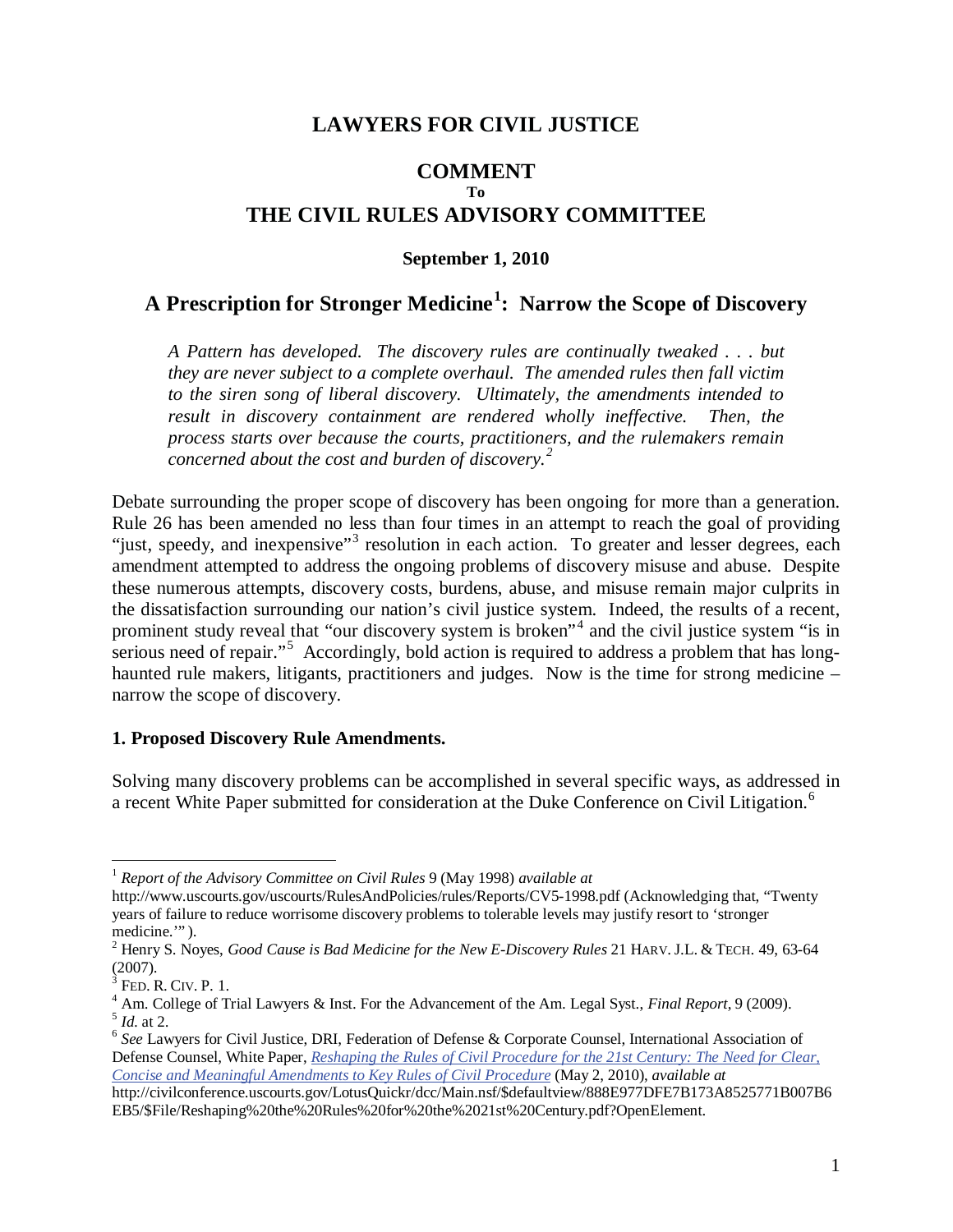First, Rule 26 should be amended to narrow the scope of discovery by limiting discovery to "any nonprivileged matter that would support proof of a claim or defense" subject to a "proportionality assessment" as required by Rule  $26(b)(2)(C)$ .<sup>7</sup>

Second, Rule  $26(b)(2)(B)$  should be amended to specifically identify categories, types or sources of electronically stored information that are exempted from discovery absent a showing of "substantial need and good cause" which, in turn, could be used to inform determinations of what constitutes "not reasonably accessible data" where the rule does not specifically address a particular type or category of electronically stored information.<sup>8</sup>

Third, the so called "proportionality rule", Rule 26(b)(2)(C), should be amended to *explicitly*  include its requirements to limit the scope of discovery.

And finally, Rule 34 should be amended to limit the number of requests for production, absent stipulation of the parties or court order, to no more than 25, covering a time period of no more than two years prior to the date of the complaint, and limited to no more than 10 custodians.<sup>9</sup>

These proposed changes seek to accomplish the long held goals of the Committee and many members of the broader legal community, namely, ending discovery abuse and misuse and limiting the skyrocketing costs for litigants seeking fair and efficient resolution of claims.

## **2. The Need for Strong Medicine.**

Perhaps the most compelling evidence of the continuing need to address the myriad of discovery problems plaguing the civil justice system is found in the everyday experience of practitioners and litigants and the uncanny similarity of their views of discovery compared to those expressed during each of the many previous attempts to address these problems. Some of the results of a recent survey conducted by the American College of Trial Lawyers (ACTL) and the Institute for the Advancement of the American Legal System  $(IAALS)$  are instructive:  $<sup>10</sup>$ </sup>

- 85% of Fellows "thought that litigation in general and discovery in particular are too expensive."<sup>11</sup>
- "*Only 34% of Fellows think that the cumulative effect of changes to the discovery rule since 1976 has significantly reduced discovery abuse,* and 45% of Fellows "believe that there is discovery abuse in almost every case."<sup>12</sup>
- 69% of Fellows "said the civil justice system takes too long."<sup>13</sup>

 $\overline{a}$ 

<sup>&</sup>lt;sup>7</sup> *Id.* at 24.<br><sup>8</sup> *Id.* at 26.<br><sup>9</sup> *Id.* at 32.<br><sup>10</sup> Am. College of Trial Lawyers & Inst. For the Advancement of the Am. Legal Syst., *Interim Report*, 3 (2008)

<sup>[</sup>hereinafter "*Interim Report*"]. <sup>11</sup> *Id.* at 4. 12 *Id.* at A-4 (emphasis added). 13 *Id.* at A-2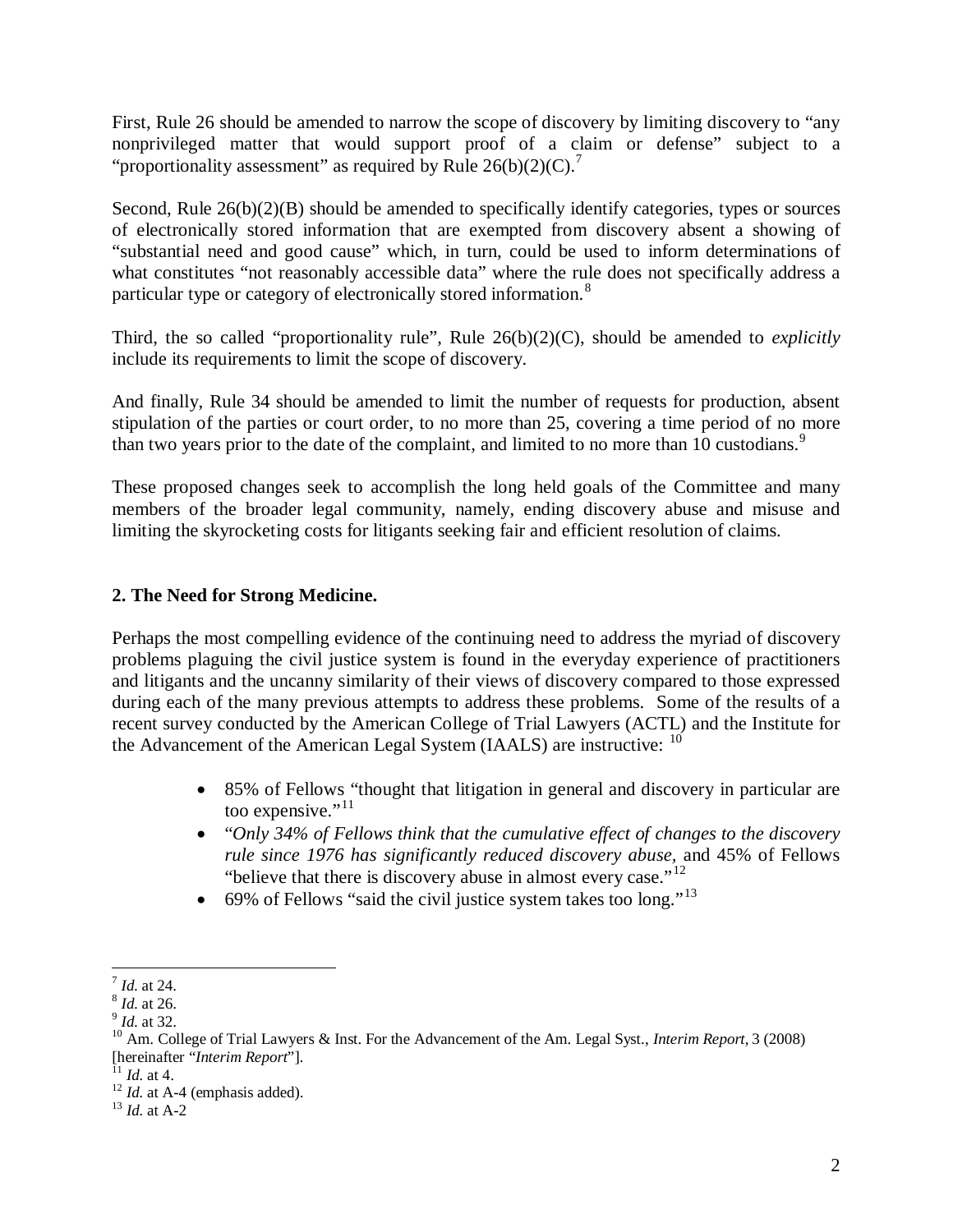65% of Fellows "believe the Federal Rules of Civil Procedure are not conducive to meeting the goal of 'just, speedy, and inexpensive determination of every action." $14$ 

Another relevant survey that was presented at the Duke Conference and administered by the Searle Center on Law, Regulation, and Economic Growth, was undertaken to determine the litigation costs of major companies and returned compelling results. "The survey confirms empirically what corporate counsel have long known anecdotally – the transaction costs of litigation against large companies, especially discovery, are so high that the mandate of Rule 1 ("the just, speedy, and inexpensive determination of every action and proceeding") is simply not being met."<sup>15</sup>

For example, "the average outside litigation cost per respondent was nearly \$115 million in 2008, up 73 percent ... from 2000. This represents an average increase of 9 percent per year."<sup>16</sup> Put another way, on average, for each dollar of global profit earned, companies spent 16 cents to 24 cents on U.S. litigation in 2008.<sup>17</sup> Specifically regarding discovery, for the years 2006-2008, the average company paid an average per case discovery cost of \$621,880 to \$2,993,567.18 Companies at the high ends during the same years reported average discovery costs ranging from \$2,354,868 to \$9,759,900 per case.<sup>19</sup>

These significant expenditures are made all the more troubling when their value to the administration of justice is considered. In 2008 the average number of pages produced in major cases that went to trial was 4,980,441.<sup>20</sup> Despite such massive discovery, the average number of exhibit pages totaled  $4,772$  – **just one tenth of one percent (0.1%) of the pages produced**.<sup>21</sup> This is a sobering number and clearly illustrates the need to narrow the scope of discovery. Moreover, it directly refutes speculation that narrowing the scope of discovery will preclude litigants from proving their claims because of a lack of access to information, where the current system is clearly resulting in massive over-discovery of irrelevant, duplicative, cumulative, or otherwise unnecessary information.

Narrowing the scope of discovery, rather than harming litigants, will bring us closer to the goal of achieving just, speedy, and inexpensive resolution of actions by focusing discovery efforts and

 $^{14}$  *Id.* 

<sup>&</sup>lt;sup>15</sup> Lawyers for Civil Justice et al., Statement on Litigation Cost Survey of Major Companies 2 (2010) *available at* http://civilconference.uscourts.gov/LotusQuickr/dcc/Main.nsf/\$defaultview/33A2682A2D4EF700852577190060E4 B5/\$File/Litigation%20Cost%20Survey%20of%20Major%20Companies.pdf?OpenElement [hereinafter, "Statement on Litigation Cost Survey"].<br><sup>16</sup> *Id.* at 2.

<sup>&</sup>lt;sup>17</sup> Letter from Henry Butler to The Honorable Lee H. Rosenthal, *et al.*, June 2, 2010, *available at* http://civilconference.uscourts.gov/LotusQuickr/dcc/Main.nsf/h\_Discussion/0DEC29D460FD45DA8525773700464 8DB/?OpenDocument. The information in the Butler letter was developed by the Northwestern University Law School Searle Center on Law, Regulation & Economic Growth in response to questions raised by participants at the May 2010 Conference on Civil Litigation at Duke Law School and was based on analysis of the Litigation Cost Survey.

<sup>&</sup>lt;sup>18</sup> Statement on Litigation Cost Survey, *supra* note 15, App. 1 at 15 fig. 11.<br><sup>19</sup> Statement on Litigation Cost Survey, *supra* note 15, App. 1 at 15 fig. 11.

<sup>&</sup>lt;sup>20</sup> Statement on Litigation Cost Survey, *supra* note 15, App. 1 at 16.<br><sup>21</sup> Statement on Litigation Cost Survey, *supra* note 15, App. 1 at 16.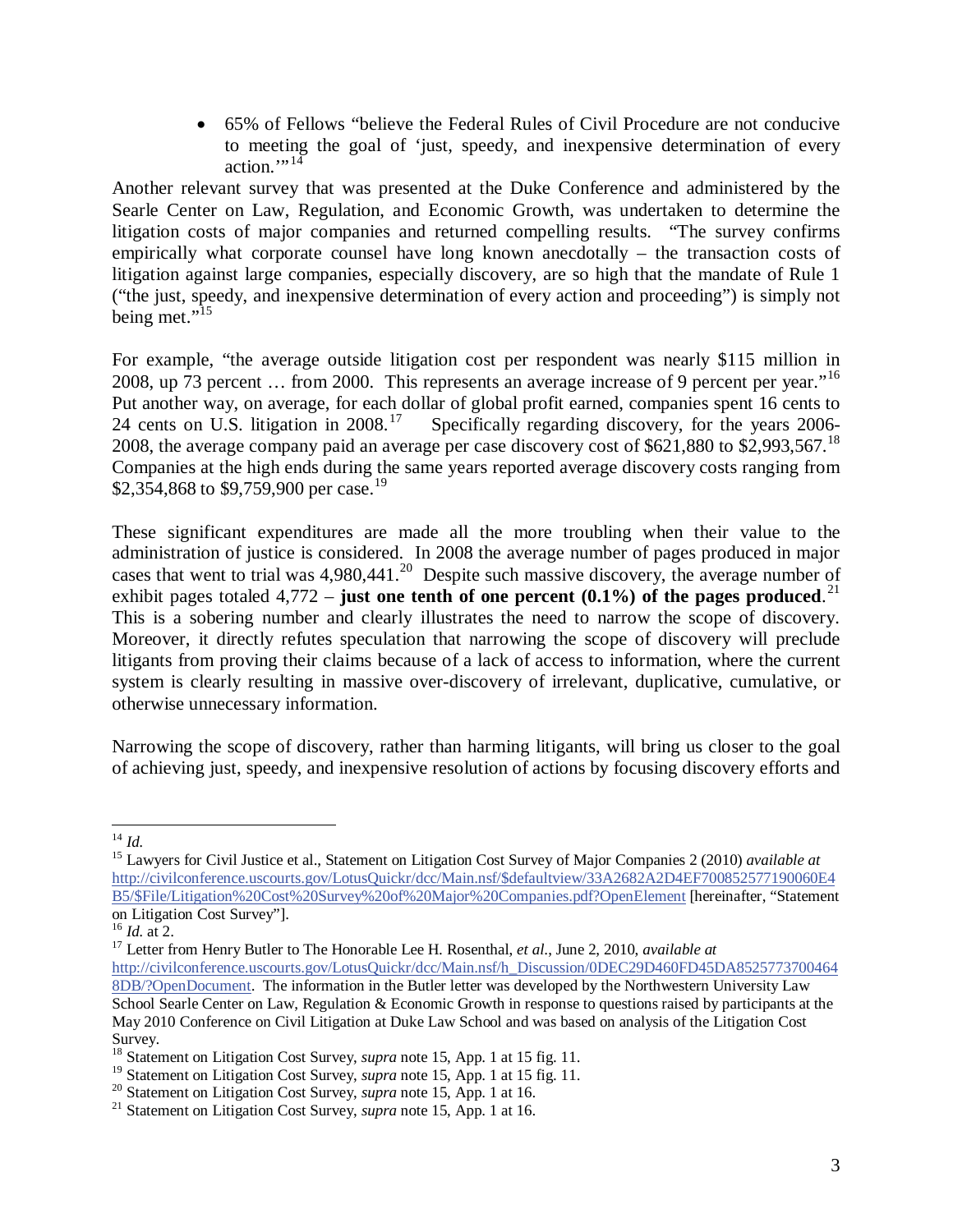resources on the information most relevant to the claims and defenses of the parties and eliminating the excessive discovery that has drastically expanded over time.

## **3. A Brief History of Discovery Amendments.**

The appropriate scope of discovery became a major topic for consideration by the Rules Committee beginning in 1970. At that time, the rules governing discovery were significantly amended, and Rule 26 was expanded to govern the scope of discovery generally. Notwithstanding its expansion, the Advisory Committee Notes specifically recognized the "broad powers" of the court to regulate discovery. 22 Despite the court's power, however, by 1976 discovery abuse had emerged as a major concern.<sup>23</sup>

In October 1977, the Special Committee for the Study of Discovery Abuse of the Section of Litigation of the American Bar Association published its recommendations for amendments to the civil rules.<sup>24</sup> This report introduced, for the first time, the proposal to narrow the scope of discovery by replacing the language allowing discovery of any matter "relevant to the subject matter" with language allowing discovery of any matter "relevant to the issues raised by the claims or defenses of any party."25 The Advisory Committee proposed instead to amend the rule to allow for discovery of any matter "relevant to the claim or defense. . .  $^{326}$ , but that proposal was eventually withdrawn. Instead, the Committee supported judicial intervention as the best method for addressing the problems of discovery.<sup>27</sup> Accordingly, the rule was amended to allow the court or the parties to call for a discovery conference to resolve troublesome issues.

Notably, Justices Powell, Stewart and Rehnquist dissented from the order adopting the amendments to Rules 26, 33, 34, and 37 – those that regulated discovery.<sup>28</sup> Justice Powell, writing for the dissent, reasoned that "the changes embodied in the amendments fall short of those needed to accomplish the reforms of the civil justice system".<sup>29</sup> He referenced the American Bar Association's then-rejected proposal for "significant and substantial reforms"<sup>30</sup> (namely, narrowing the scope of discovery) and indicated his belief that the amendments as adopted were "inadequate" and unlikely to have "an appreciable effect on the problems associated with discovery."<sup>31</sup> The "problems" that needed fixing, mentioned in Justice Powell's discussion, were the same plaguing our system today: the "scope and duration" of discovery such

 $22$  FED. R. CIV. P. 26 advisory Committee's note (1970).

 $^{23}$  In 1976, at the fall American Bar Association meeting, 590 lawyers unanimously voted that discovery was being abused. Advisory Committee on Rules of Civil Procedure Meeting Minutes, May 23, 1977 at 19, *available at* http://www.uscourts.gov/uscourts/RulesAndPolicies/rules/Minutes/CV05-1977-min.pdf. 24 *Report of the Advisory Committee on Civil Rules* <sup>2</sup> (June 1979) *available at*

http://www.uscourts.gov/uscourts/RulesAndPolicies/rules/Reports/CV06-1979.pdf.<br>
<sup>25</sup> *Id.*<br>
<sup>26</sup> *Id.* at 3; Notably, this language is the substantially the **same language** that is proposed today.<br>
<sup>27</sup> FED. R. CIV. P. 26

prevented by intervention by the court as soon as abuse is threatened.").

<sup>28</sup> *Amendments to the Rules of Civil Procedure,* 85 F.R.D. 521 (1980) (Powell, J., dissenting).

<sup>&</sup>lt;sup>29</sup> *Id.* 30 *Id.* at 522. <sup>31</sup> *Id.*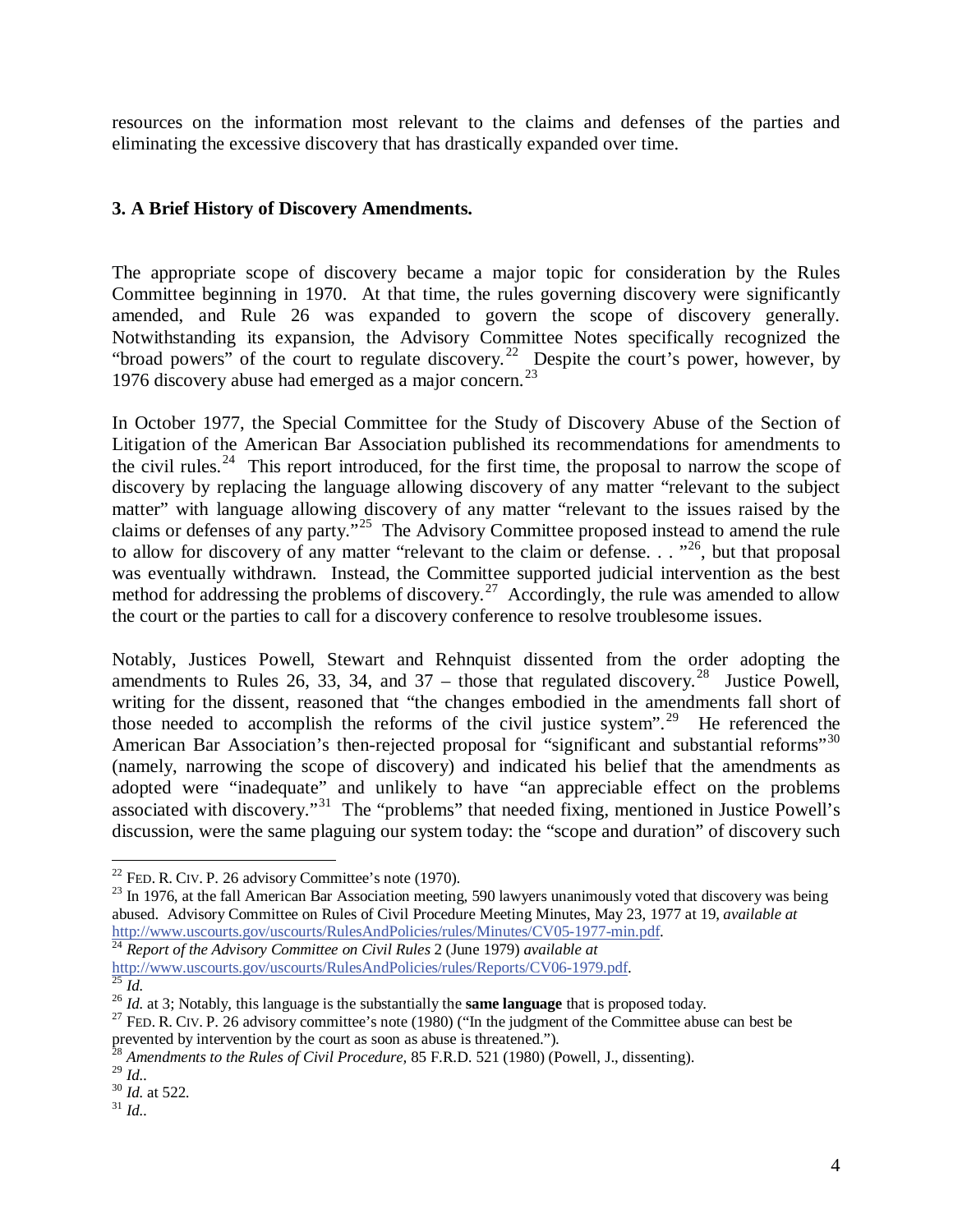that district judges "often [could not] keep the practice within reasonable grounds."<sup>32</sup> Justice Powell also identified "intolerable" litigation costs as casting "a lengthening shadow over the basic fairness of our legal system."33 In closing, he warned that "Congress' acceptance of these tinkering changes will delay for years the adoption of genuinely effective reforms<sup> $34$ </sup> – a prescient prediction.

Unsurprisingly, problems persisted. Indeed, the importance of the discovery problem was highlighted in the opening lines of the Advisory Committee's notes to Rule 26 in 1983 which identified "excessive discovery" as posing a significant problem.<sup>35</sup> Accordingly, Rule 26 was again amended in an effort to curb abuse. This time, once again reflecting the Committee's belief in the value of judicial intervention, language was added to the rule allowing a court to limit discovery that was duplicative, burdensome, or available from another source.

Discovery problems continued and in 1993, the rule makers experimented with "disclosure" and amended Rule 26 to require the parties to disclose specified materials "without awaiting a discovery request."<sup>36</sup> Minor amendments were also made to the scope and limitations of discovery "to enable the court to keep tighter rein on the extent of discovery."37 In the Advisory Committee notes, the Committee specifically recognized that "the information explosion of recent decades has greatly increased both the potential cost of wide-ranging discovery and the potential for discovery to be used as an instrument for delay and oppression."<sup>38</sup>

Despite these changes dissatisfaction remained. A mere two years later, in April 1995, the continuing calls for discovery reform were acknowledged by the Advisory Committee.<sup>39</sup> In meetings that followed, discovery reform once again emerged as a major issue for consideration, particularly the possibility of finally narrowing the scope of discovery under  $26(b)(1)$ . Among the primary drivers for the need to consider "changes more fundamental than those made in recent years" were "concerns with the costs and delays associated with discovery" which the committee acknowledged "may justify further study."<sup>40</sup> While further study of the issues revealed evidence that the problems surrounding discovery were most troublesome in complex cases, broad support for narrowing the scope of discovery remained, particularly from the American College of Trial Lawyers, who "adopted the recommendation as the recommendation

 $\overline{a}$ <sup>32</sup> *Id.*

<sup>&</sup>lt;sup>33</sup> *Id.*<br><sup>34</sup> *Id.* at 523.<br><sup>35</sup> FED. R. CIV. P. 26 advisory committee's note (1983) ("Excessive discovery and evasion or resistance to reasonable discovery requests pose significant problems.").

<sup>&</sup>lt;sup>36</sup> FED. R. CIV. P. 26(a)(1) (1993).<br><sup>37</sup> FED. R. CIV. P. 26 advisory committee's note (1993).<br><sup>38</sup> *Id.* 

<sup>39</sup> Advisory Committee on Rules of Civil Procedure Meeting Minutes, April 20, 1995 at 5, *available at* http://www.uscourts.gov/uscourts/RulesAndPolicies/rules/Minutes/CV04-1995-min.pdf. ("One of the perennial proposals for reform was again advanced, cutting back from the Rule 26(b)(1) permission for discovery of 'any matter, not privileged, which is relevant to the subject matter involved in the pending action.' The reference to subject matter would be replaced by limiting discovery to matters relevant to the issues framed by the pleadings.").

<sup>40</sup> Advisory Committee on Rules of Civil Procedure Meeting Minutes, October 17-18, 1996, *available at* http://www.uscourts.gov/uscourts/RulesAndPolicies/rules/Minutes/cv10-1796.htm.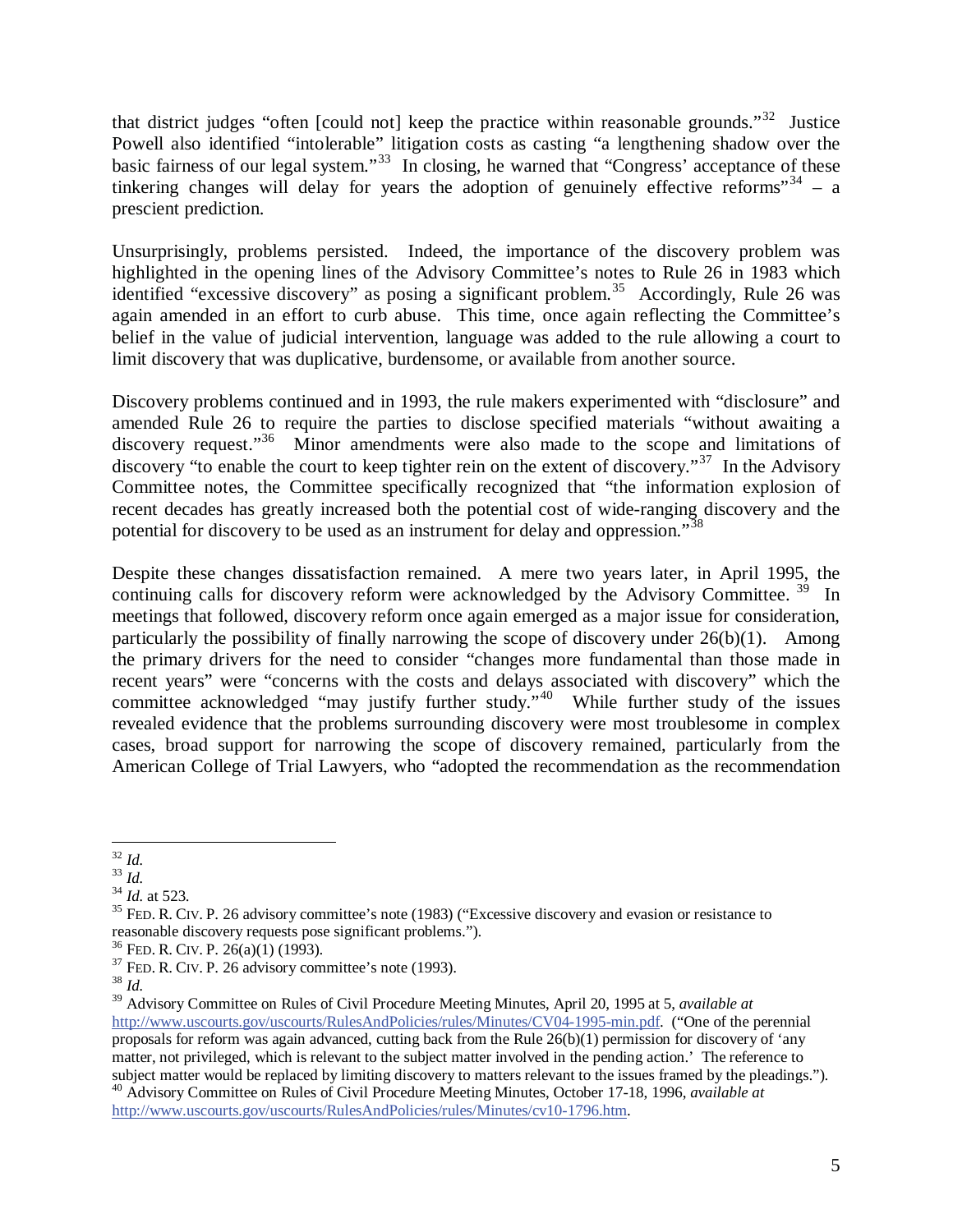of the College itself" a "highly unusual step."<sup>41</sup> Specifically, the American College advocated adoption of the "discovery scope limitation first advanced by the American Bar Association Section on Litigation in 1977."<sup>42</sup>

Once again, however, the notion of judicial intervention as the salvation of discovery permeated the discussion and soon became an integral part of the Committee's consideration of how to amend the rules.<sup>43</sup> Accordingly, the idea of simply narrowing the scope of discovery as a general matter was abandoned, and the discussion turned instead to a compromise by which discovery would initially be narrowed to the exchange of information related to a claim or defense, but could be expanded by the court upon a showing of good cause.<sup>44</sup> This proposal ultimately won the day. Thus, as rule  $26(b)(1)$  currently reads, lawyer-managed discovery is restricted to matters relevant to any party's claim or defense which may be expanded, through court-managed discovery, to include matters relevant to the subject matter, upon a showing of good cause.45

Somewhat surprisingly, despite ubiquitous support for discovery reform and an acknowledgement by the Committee that "[t]wenty years of failure to reduce worrisome discovery problems to tolerable levels may justify resort to 'stronger medicine',"<sup>46</sup> the 2000 amendments to Rule 26 did not serve to narrow the scope of discovery *to any degree,* but merely added an additional procedural step to discovery while maintaining the already-established scope. Perhaps even more surprising: this was the intended result. Indeed, as was reported to the Standing Committee in 1998 regarding the then-proposed amendment, "we have not proposed reducing the breadth of discovery, nor have we intended to undermine the policy of full and fair disclosure in litigation. Where we have narrowed the scope of *attorney managed* discovery, we have preserved the original scope under court supervision."<sup>47</sup> Accordingly, despite the acknowledged need for bold action and the belief expressed by many lawyers that

<sup>&</sup>lt;sup>41</sup> Advisory Committee on Rules of Civil Procedure Meeting Minutes, March 16-17, 1998 at 12, *available at* http://www.uscourts.gov/uscourts/RulesAndPolicies/rules/Minutes/cv10-1796.htm.

 $\frac{42 \hat{I} d.$  at 11; As reflected in Advisory Committee's minutes from December, 1977, the American Bar Association proposed language stated: "(1) **In General.** Parties may obtain discovery regarding any matter, not privileged, which is relevant to the subject matter involved in the pending action, whether it relates to the *issues raised by the* claim or defense *claims or defenses* of the *any* party. seeking discovery or to the claim or defense of any other party, including *The discovery may include* the existence, description, nature, custody, condition and location of any books, documents, or other tangible things; and the identity and location of persons having knowledge of any discoverable matter; *and the oral testimony of witnesses*. It is not ground for objection that the information sought will be inadmissible at the trial if the information sought appears reasonably calculated to lead to the discovery of admissible evidence." American Bar Association Section of Litigation, *Second Report of the Special Committee for the Study of Discovery Abuse,* <sup>92</sup> F.R.D. 137, 149 (1980). 43 Advisory Committee on Rules of Civil Procedure Meeting Minutes, March 20-21, 1997 *available at*

http://www.uscourts.gov/uscourts/RulesAndPolicies/rules/Minutes/cv3-97.htm ("It was also suggested that the key to successful discovery is active judicial oversight."); Advisory Committee on Rules of Civil Procedure Meeting Minutes, March 16-17, 1998, *supra* note 41 ("The single most important discovery change championed by lawyers is greater judicial involvement in problem cases.").

<sup>&</sup>lt;sup>44</sup> Advisory Committee on Rules of Civil Procedure Meeting Minutes, March 16-17, 1998, *supra* note 41, at 14.<br><sup>45</sup> FED. R. CIV. P. 26(b)(1).<br><sup>46</sup> See Noyes, *supra* note 2 at 9.<br><sup>47</sup> Report of the Advisory Committee on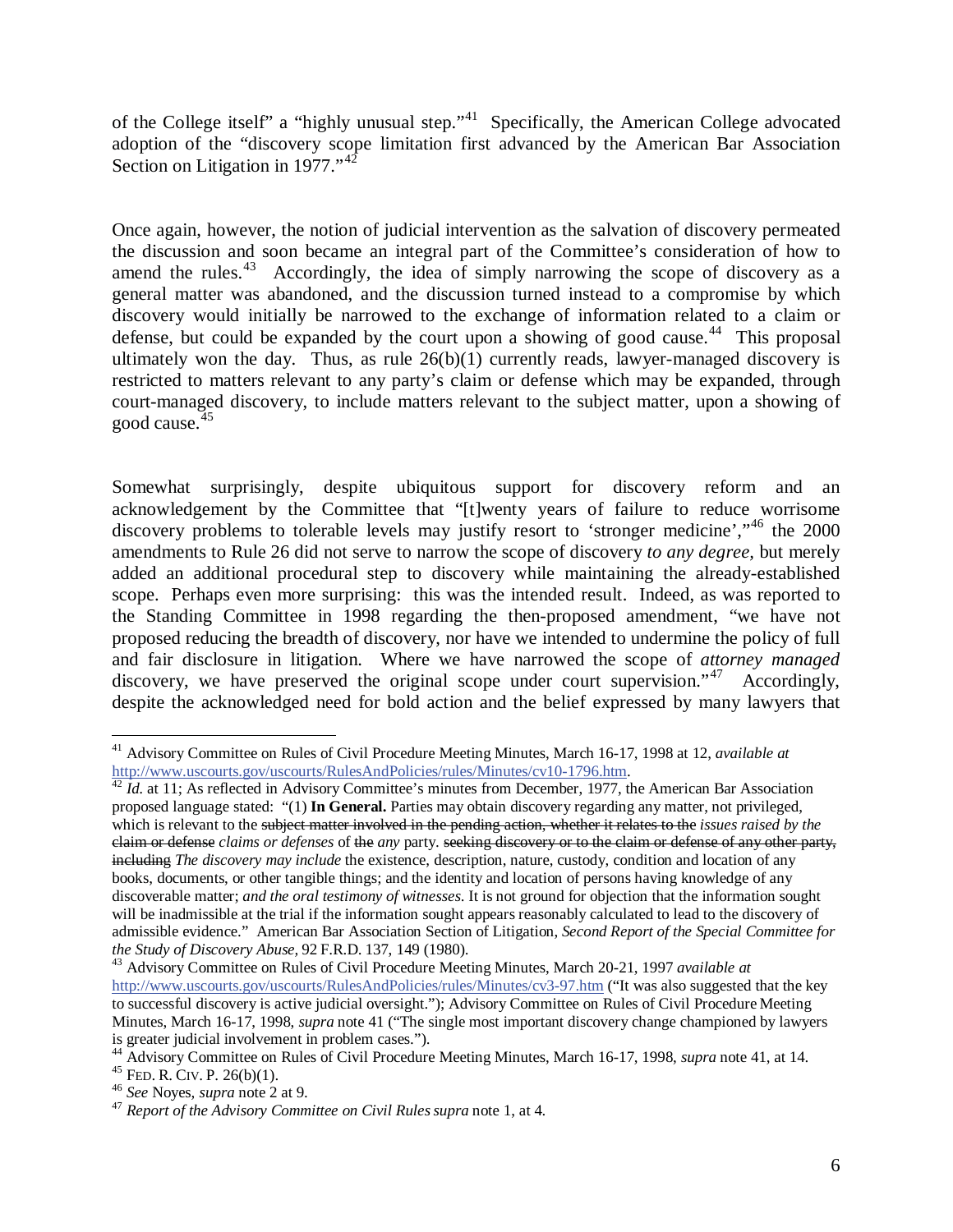"the committee should not 'tinker'<sup>"48</sup> and that "changes should be significant"<sup>49</sup>, the amendment to rule 26 once again fell short of the goal of providing "stronger medicine" to heal the problems of discovery.

## **4. The 2000 Amendments Failed to Solve Discovery Problems.**

Unfortunately, although hopes for the 2000 amendments were high, discovery excesses, costs, and burdens continued unabated. Within little more than two years the "subdued impact on discovery" was being attributed to "the courts' ingrained mindset of liberal discovery…and their apparent attempt to read and apply the new standard to fit consistently within the traditional liberal discovery theme."<sup>50</sup>

Five years after the 2000 amendments, it was observed that the amendments were generally ignored:

My experience ... is that discovery has not been narrowed in any meaningful way. Discovery is not generally limited to that which is relevant to a claim or defense. Attorneys rarely argue for or against the existence of "good cause" for broader discovery. In fact, attorneys appear to assume that the broader discovery contemplated by Rule  $26(a)(1)$  is allowed in the normal course. <sup>51</sup>

And he was not alone. A review of relevant commentary in the ten years following the 2000 amendments reveals a widespread belief that "two-tier" discovery has failed to achieve its goal of addressing longstanding discovery problems.<sup>52</sup>

 $\overline{a}$ 48 Advisory Committee on Rules of Civil Procedure Meeting Minutes, October 6-7, 1997 at 4, *available at* http://www.uscourts.gov/uscourts/RulesAndPolicies/rules/Minutes/cv10-97.htm. 49 *Id.*

<sup>50</sup> Christopher C. Frost, Note, *The Sound and The Fury Or the Sound of Silence?: Evaluating the Pre-Amendment Predictions and Post-Amendment Effects of the Discovery Scope-Narrowing Language in the 2000 Amendments to Federal Rule of Civil Procedure 26(b)(1),* 37 GA. L. REV. 1039, 1062 (Spring 2003).<br><sup>51</sup> Noyes, *supra* note 2, at 64 (citing Written Statement, Ronald J. Hedges, U.S. Magistrate Judge, Comments on

Proposed Amendments to Rules 26 and 37 of the Federal Rules of Civil Procedure 4 (Feb. 8, 2005)); *See also*, Hon. Ronald J. Hedges, *A View from the Bench and the Trenches*: *A Critical Appraisal of Some Proposed Amendments to the Federal Rules of Civil Procedure,* 227 F.D.R. 123, 126 (May 2005) ("What has been my experience with the concept of bifurcated discovery under the 2000 amendment? (1) Attorneys do not as a general rule attempt to limit discovery to that which is relevant to a claim or defense; and (2) attorneys do not as a general rule address the existence of good cause, either for broader discovery as Rule 26(b)(1) contemplates or to counter such arguments."). <sup>52</sup> *See e.g.,* Frost, *supra* note 50; Noyes, *supra* note 2, at 64, ("The 2000 amendments generally have failed to change the practice of federal judges in granting broad discovery because judges remain unwilling to contravene the liberal discovery mantra. Instead, in the absence of explicit direction, courts default to the maxim that discovery rules should be afforded a broad and liberal construction."); Gordon W. Netzorg & Tobin K. Kern, *Proportional Discovery: Making it the Norm Rather Than the Exception,* 87 DENV. U. L. REV. 513, 522 (2010) (quoting *Medcorp, Inc. v. Pinpoint Techs., Inc.,* 2009 WL 1049758, \*2-4 (D. Colo. Apr. 20, 2009) ("Judicial opinions appear to confirm that little has changed since the 1983, 1993, and 2000 amendments to Rule 26(b)(1). The default rule of broad and liberal discovery remains intact. In 2010, even after all these rule amendments, the presumption continues to be that if there exists 'any possibility' that information or material is relevant to the case, 'it should generally be produce.'"); John H. Beisner, *"The Centre Cannot Hold" – The Need for Effective Reform if the U.S. Civil*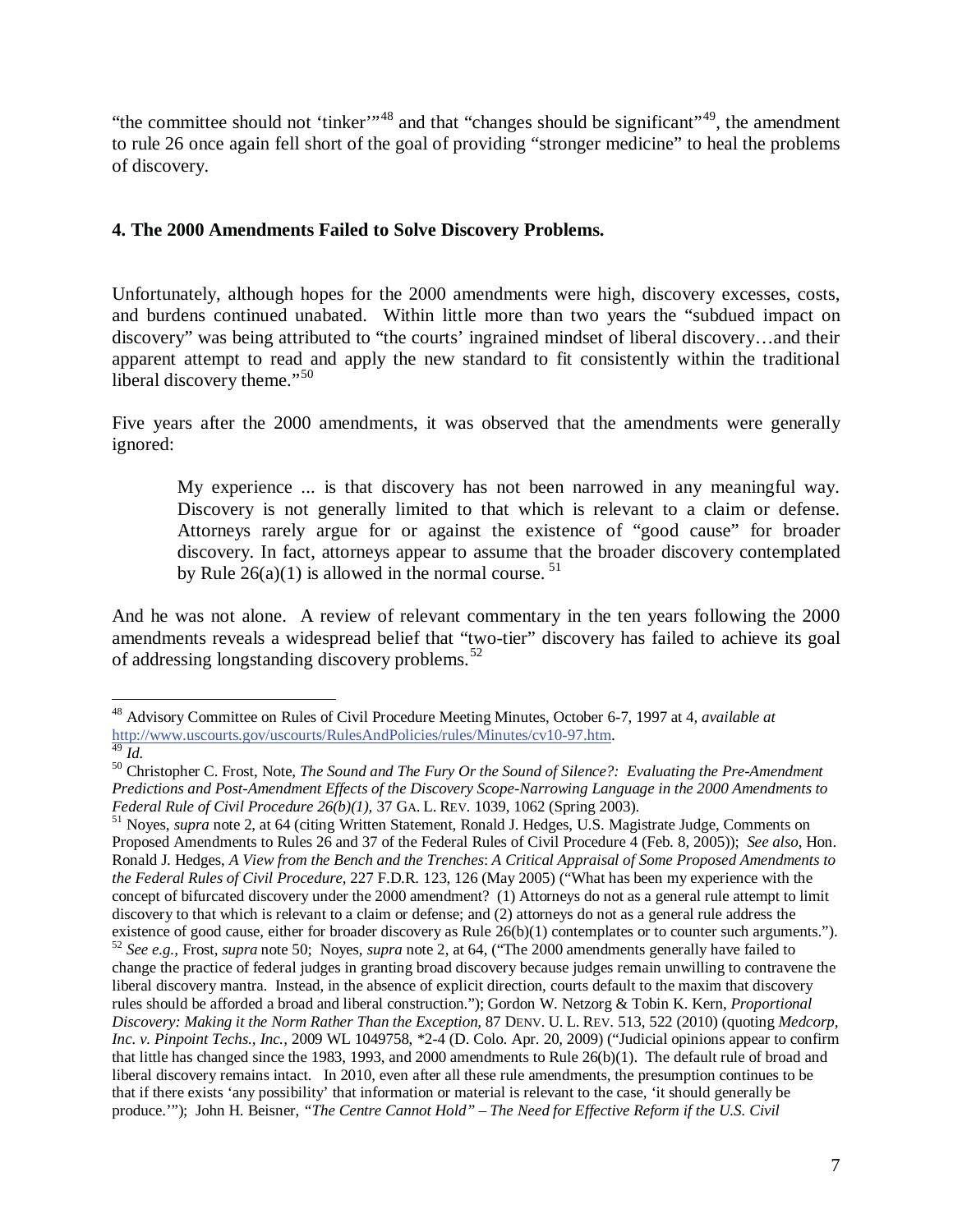Reviewing much of the same (and earlier) history in *Mancia v. Mayflower Textile Servs. Co,*<sup>53</sup> Justice Reform Act of 1990, 28 U.S.C. §§ 471 *et seq.*, was passed, and comprehensive changes Magistrate Judge Paul Grimm reached a similar conclusion: "Comparing these recent lamentations about the costs of civil litigation to those voiced eighteen years ago when the Civil to the discovery rules enacted, reflects that little has changed, despite concerted efforts to do  $\overline{\text{so}}$ ..."

Moreover, Courts routinely default to the traditional standard of broad and liberal discovery. For example, in 2007, a court in the District of Nebraska defined the proper scope of discovery as follows:

Parties may discover any relevant, unprivileged information that is admissible at trial or is reasonably calculated to lead to admissible evidence. See Fed.R.Civ.P. 26(b)(1). Relevancy is to be broadly construed for discovery issues and is not limited to the precise issues set out in the pleadings. Relevancy, for purposes of discovery, has been defined by the United States Supreme Court as encompassing "any matter that could bear on, or that reasonably could lead to other matter that could bear on, any issue that is or may be in the case." *Oppenheimer Fund, Inc. v. Sanders,* 437 U.S. 340, 351 (1978). Discovery requests should be considered relevant if there is any possibility that the information sought is relevant to any issue in the case and should ordinarily be allowed, unless it is clear that the information sought can have no possible bearing on the subject matter of the action. See *Burlington Ins. Co. v. Okie Dokie, Inc.,* 368 F.Supp.2d 83, 86  $(D.D.C. 2005).$ <sup>54</sup>

Other courts explicitly note the failure of the 2000 amendments to bring about the intended change in discovery practice:

A number of courts and commentators have addressed the scope of discovery since the 2000 Amendments to Rule 26(b). There seems to be a general consensus that the Amendments to Rule 26(b) "do not dramatically alter the scope of discovery." *World Wrestling Fed'n Entm't, Inc., v. William Morris Agency, Inc.,* 204 F.R.D. 263, 365 n. 1 (S.D.N.Y.2001). Most courts which have addressed the issue find that the Amendments to Rule 26 still contemplate liberal discovery, and that relevancy under Rule 26 is extremely broad. *See, e.g., Saket v. American Airlines, Inc.,* 2003 WL 685385, at \*2

*Discovery Process*, 24 (2010) (prepared for the Duke Conference on Civil Litigation) *available at* http://civilconference.uscourts.gov/LotusQuickr/dcc/Main.nsf/h\_Library/7280C07F541F8DB2852576E900725DBA /?OpenDocument ("Like its predecessors, the 2000 amendments failed to rein in the discovery practices. The bench and bar have largely ignored the amendments' limitations on the scope of discovery, clinging instead to entrenched notions of liberal information gathering.")

<sup>53</sup> *Mancia v. Mayflower Textile Servs. Co.,* 253 F.R.D. 354, 360 (D. Md. 2008).

<sup>54</sup> *Fleet Sys., Inc. v. Fed. Coach, LLC,* 2007 WL 2264618, at \*4 (D. Neb. Aug. 6, 2007); *See also, Payless Shoe Source Worldwide, Inc. v. Target Corp.,* 2007 WL 1959194, at \*14 (D. Kan. June 29, 2007) ("Further, relevancy is 'broadly construed,' and a discovery request 'should be considered relevant if there is 'any possibility' that the information sought may be relevant to the claim or defense of any party.' A request for discovery 'should ordinarily be allowed unless it is clear that the information sought can have no possible bearing on the subject matter of the action.'").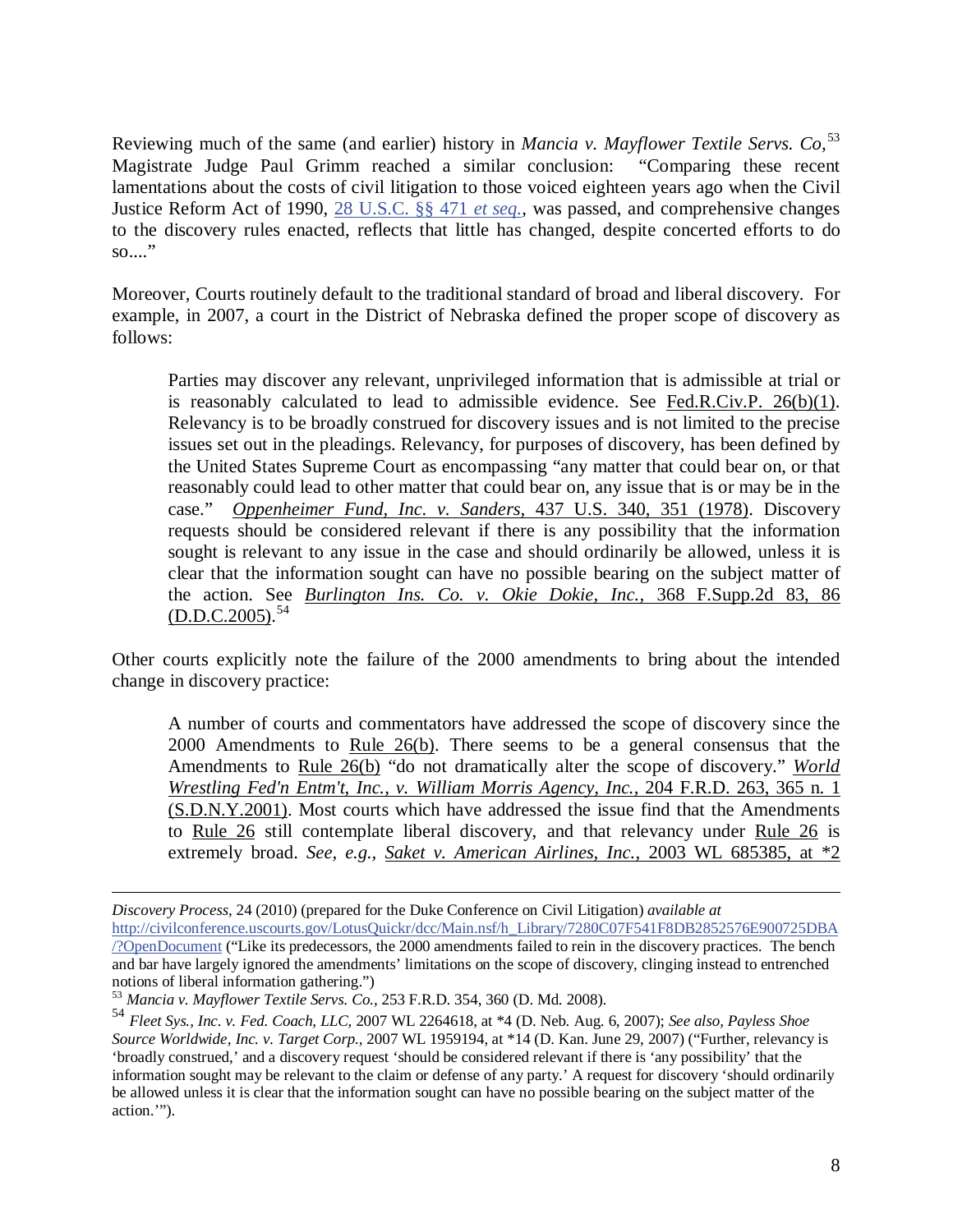(N.D.Ill. Feb. 28, 2003); *Richmond v. UPS Service Parts Logistics,* 2002 WL 745588, at \*2 (S.D.Ind. Apr. 25, 2002). See also *Johnson v. Mundy Indus. Contractors, Inc.,* 2002 WL 31464984, at \*3 (E.D.N.C. Mar. 15, 2002) (stating that the 2000 Amendments to Rule 26(b)(1) are "basically a semantic change unlikely to have much salutary effect on the conduct of discovery...." $\frac{55}{5}$ 

Even courts that acknowledge the amended standard as controlling admit that it has had little effect: "[T]he scope of discovery has narrowed somewhat under the revised rule. The change, while meaningful, is not dramatic and broad discovery remains the norm."<sup>56</sup>

#### **5. The Effects of Electronic Discovery.**

Not only has the repeated tinkering with Rule 26 failed to stem the tide of liberal discovery and address ongoing discovery problems, the rise of electronic discovery has magnified the need for action.57 As one court recently opined, "With the rapid and sweeping advent of electronic discovery, the litigation landscape has been radically altered in terms of *scope*, mechanism, cost and perplexity."<sup>58</sup> This result is no surprise. The likelihood that technology would increase the cost and complexity of discovery was recognized by the Advisory Committee as early as 1993, during a previous attempt to address the problem of expansive discovery.<sup>59</sup> Moreover, the landscape of discovery, particularly electronic discovery, will likely continue to change with the seemingly boundless expansion of technology and the creation of ever more electronically stored information. A recent study revealed that in 2007, the "digital universe" contained 281,000,000,000 gigabytes of data, which works out to 45 gigabytes per each person on the planet.<sup>60</sup> By 2011, the digital universe is expected to be 10 times the size it was in 2006.<sup>61</sup> Failure to take definitive steps to address the inevitable problems that will follow from such a radical shift in the practical realities of information creation and storage could have disastrous effects on practitioners struggling to meet their disclosure obligations, on the courts tasked with managing the fray, and most importantly on the litigants seeking to balance the demands of litigation with their responsibility to manage their affairs efficiently. Coupled with the already recognized need to control discovery (as evidenced by the repeated efforts to achieve this result),

<sup>55</sup> *EEOC v. Caesars Entm't, Inc.,* 237 F.R.D. 428, 431 (D. Nev. Aug. 22, 2006); *See also*, *Klein v. Freedom Strategic Partners, LLC,* 2009 WL 1606467, at \*2 (D. Nev. June 5, 2009).

<sup>56</sup> *EEOC v. Caesars Entm't, Inc.,* 237 F.R.D. 428 at 431 (*citing Thompson v. Dept. of Hous. & Urban Dev.,* 199 F.R.D. 168, 172 (D. Md. 2001).

<sup>57</sup> John H. Beisner, *supra* note 52, at 13 ("The ascendancy of electronic discovery in recent years has brought to bear the need for fundamental changes to our discovery system.").

<sup>-</sup> *PSEG Power N.Y., Inc. v. Alberici Constructors, Inc.,* 2007 WL 2687670, at \*1 (N.D.N.Y. Sept. 7, 2007) (Emphasis added.); *See also*, *CBT Flint Partners, LLC v. Return Path, Inc.,* 676 F.Supp.2d 1376, 1381(N.D. Ga. Dec. 30, 2009) (stating, "The enormous burden and expense of electronic discovery are well known.").

 $59$  FED. R. CIV. P. 26 advisory committee's note (1993) ("The information explosion of recent decades has greatly increased both the potential cost of wide-ranging discovery and the potential for discovery to be used as an instrument of delay or oppression.").

<sup>60</sup> John F. Gantz, *The Divers and Exploding Digital Universe: An Updated Forecast of Worldwide Information Growth Through 2011, 7* (IDC 2008), *available at* (http://www.emc.com/collateral/analyst-reports/diverseexploding-digital-universe.pdf). 61 *Id.* at 2.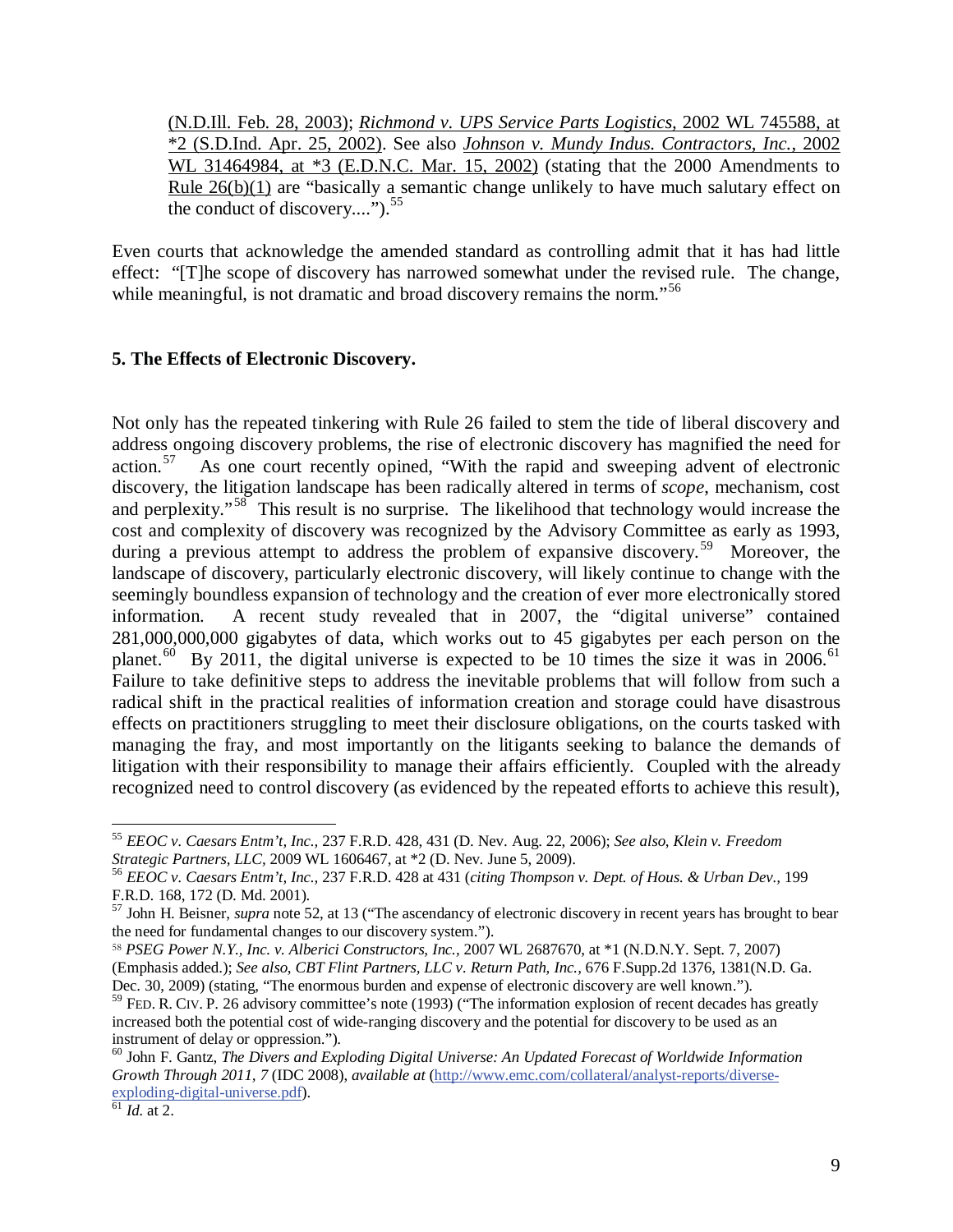the new technological realities of our modern world make bold action to narrow the scope of discovery an even more important priority.

The effects of electronic discovery can already be seen. The results of the ACTL/IAALS survey discussed above reveal a troubling reality:

- Over 80% of Fellows indicated that e-discovery increases the costs of litigation;
- Nearly 77% of Fellows say that courts do not understand the difficulties in providing e-discovery;
- Over 75% of Fellows agreed that discovery costs, as a share of total litigation costs, have increased disproportionately due to the advent of e-discovery;
- 71% of Fellows say that the costs of outside vendors have increased the cost of ediscovery without commensurate value to the client;
- 63% of Fellows say e-discovery is being abused by counsel; and
- Less than 30% of Fellows believe that when properly managed, discovery of electronic records can reduce the costs of discovery.<sup>62</sup>

Additionally, respondents to the survey commented that "e-Discovery is a morass" <sup>63</sup> and that it "is crushing"<sup>64</sup> and "could ruin"<sup>65</sup> the system. There were many other, similar comments.<sup>66</sup>

Once again, the difficulties reported above are illustrated in case law. Take the case of *In re Fannie Mae<sup>67</sup>* in which a third-party government agency spent *over \$6 million dollars*, more than 9% of the agency's annual budget, to respond to defendants' subpoena. A significant portion of this cost resulted from the need to restore and search the agency's disaster recovery tapes, a necessity not contemplated in the "old world" of paper. In another recent case, the cost of hiring a vendor to restore approximately 13 years of electronically stored information was estimated between \$1 million and \$1.5 million.<sup>68</sup> Those figures did not include the time necessary to perform a review for relevance and privilege.<sup>69</sup> In one final and dramatic example, litigants in a recent copyright infringement case involving "huge" amounts of electronic data (including databases containing up to ten terabytes of data) each spent "millions of dollars" in discovery costs, including defendants' expenditure of \$100,000 per custodian on document review and

<sup>62</sup> *Interim Report*, *supra* note 10, at A-4.

 $^{63}$  Interim Report, supra note 10, at B-1.<br> $^{64}$  Interim Report, supra note 10, at B-4.

<sup>&</sup>lt;sup>65</sup> Interim Report, supra note 10, at B-3.<br><sup>66</sup> See, e.g., Interim Report, supra note 10, at B-1 ("In many cases the cost of doing e-discovery may run into the millions of dollars (in some cases to each side.) The cost of complying with e-discovery has become an impediment in the way to the doors of the Court House."); *Interim Report, supra* note 10, at B-1 ("The new rules concerning electronic discovery are a nightmare. The bigger the case, the more the more the abuse and the bigger the nightmare."); *Interim Report*, *supra* note 10, at B-2 ("My belief is that the greatest change that could be made is to reduce the scope of discovery. The latest e-discovery adds incredible layers of work at the client's business and with its staff, as well as the lawyers, and has spawned a new layer of consultants all its own (a very bad sign), if one is looking to speedy and inexpensive, while being fair, justice. [sic]").<br> $^{67}$  In re Fannie Mae Sec. Litig., 552 F.3d 814 (D.C. Cir. 2009).

<sup>&</sup>lt;sup>68</sup> *Takeda Pharm. Co., Ltd. v. Teva Pharm. USA, Inc.,* 2010 WL 2640492, at \*1 (D. Del. June 21, 2010). <sup>69</sup> *Id*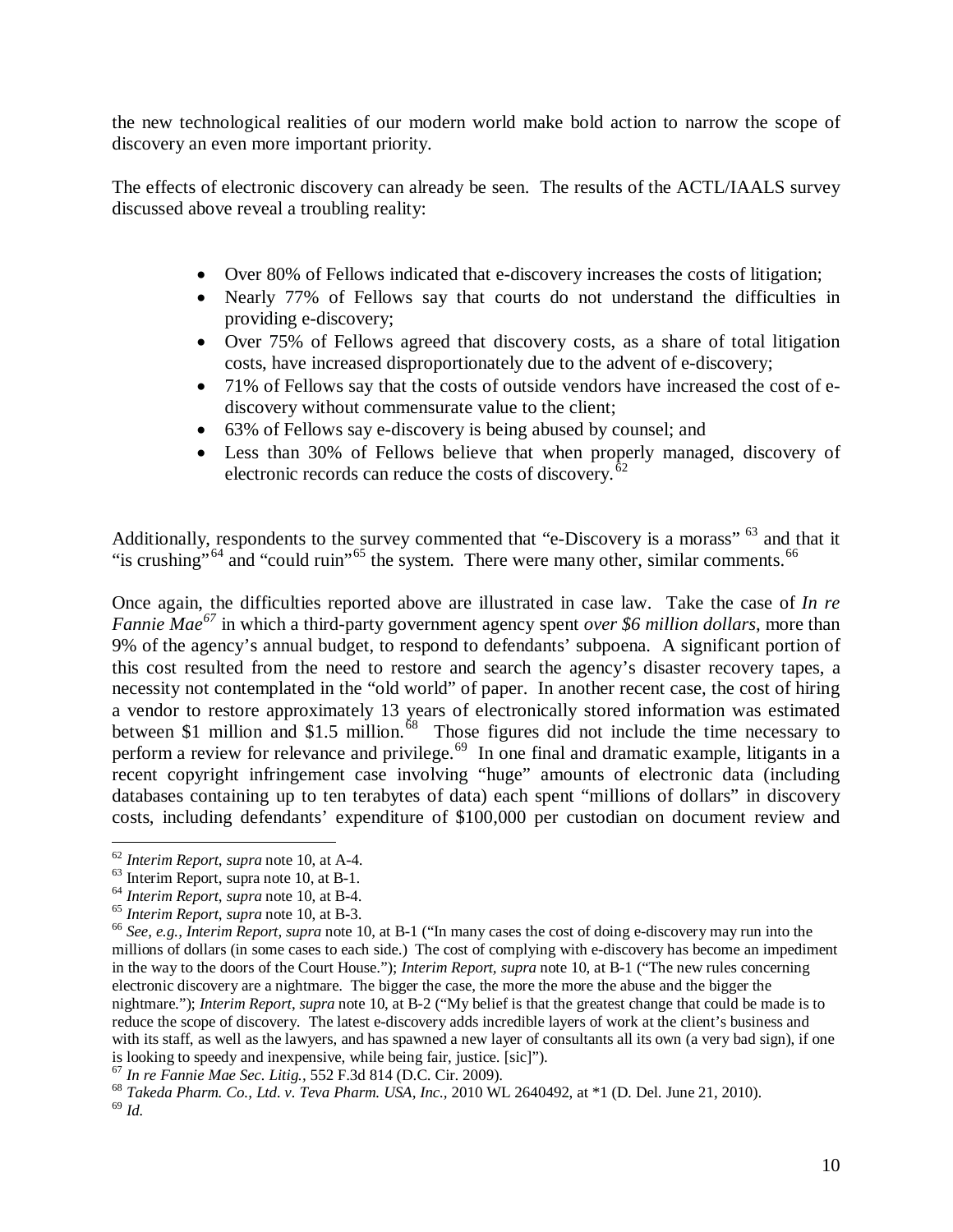production alone.<sup>70</sup> The parties had agreed to a limit of 140 custodians.<sup>71</sup> More than just money, though, the case also consumed huge amounts of time and judicial resources where the court held thirteen discovery conferences and at least six contested hearings on discovery motions.<sup>72</sup> There are many other examples, but the point is clear: electronic discovery is expensive, time consuming, and complicated and has the potential to overtax a system already in need of rescue.

#### **6. The Time for Change is Now.**

After more than 30 years of tinkering and in light of expansion of discovery in this technological age, the time has come to take definitive action to finally narrow the scope of discovery. The wisdom of this conclusion is affirmed by the history of the rules. The calls to narrow the scope of discovery began in 1976 and have continued ever since. The Committee, in turn, has repeatedly acknowledged the need to address the escalating costs, burdens, abuse, and misuse of discovery and, of course, previously considered amending the scope of discovery in accordance with the current proposal, but ultimately chose a different path.<sup>73</sup> Moreover, the proposal to narrow the scope of discovery has received high-profile support over its more than 30-year life, including from the American Bar Association, the American College of Trial Lawyers, The Institute for the Advancement of the American Legal System, and, implicitly, United States Supreme Court Justices Powell, Stewart, and Rehnquist.

As Justice Powell acknowledged in his dissent, "the process of change, as experience teaches, is tortuous and contentious."74 Nonetheless, opposition to narrowing the scope of discovery based on exaggerated adverse consequences fails to recognize the discovery policy that "full disclosure does not require the production of all witnesses or of all documents."75 As articulated in the Committee's May, 1998 Report to the Standing Committee:

As we continue to adapt to this information age, the notion of having all information on a subject is almost unattainable. We are going to have to move increasingly to a notion that although disclosure must be fair and full, it does not necessarily require that every copy of every document that relates to a particular proposition be introduced. You need only think about the amount of material on every desktop computer in a large corporation to visualize what that entails.<sup>76</sup>

Twelve years later, the notion of discovering *all* relevant information has moved so far beyond the bounds of reasonableness as to be practically impossible and it is time for strong medicine.

 $\overline{a}$ 

<sup>&</sup>lt;sup>70</sup> Oracle USA v. SAP AG, 246 F.R.D. 541, 543 (N.D. Cal. 2009).<br><sup>71</sup> Id.<br><sup>72</sup> Id. at 542.<br><sup>73</sup> Report of the Advisory Committee on Civil Rules 2 (June 1979), supra note 24.<br><sup>74</sup> Amendments to the Rules of Civil Procedure